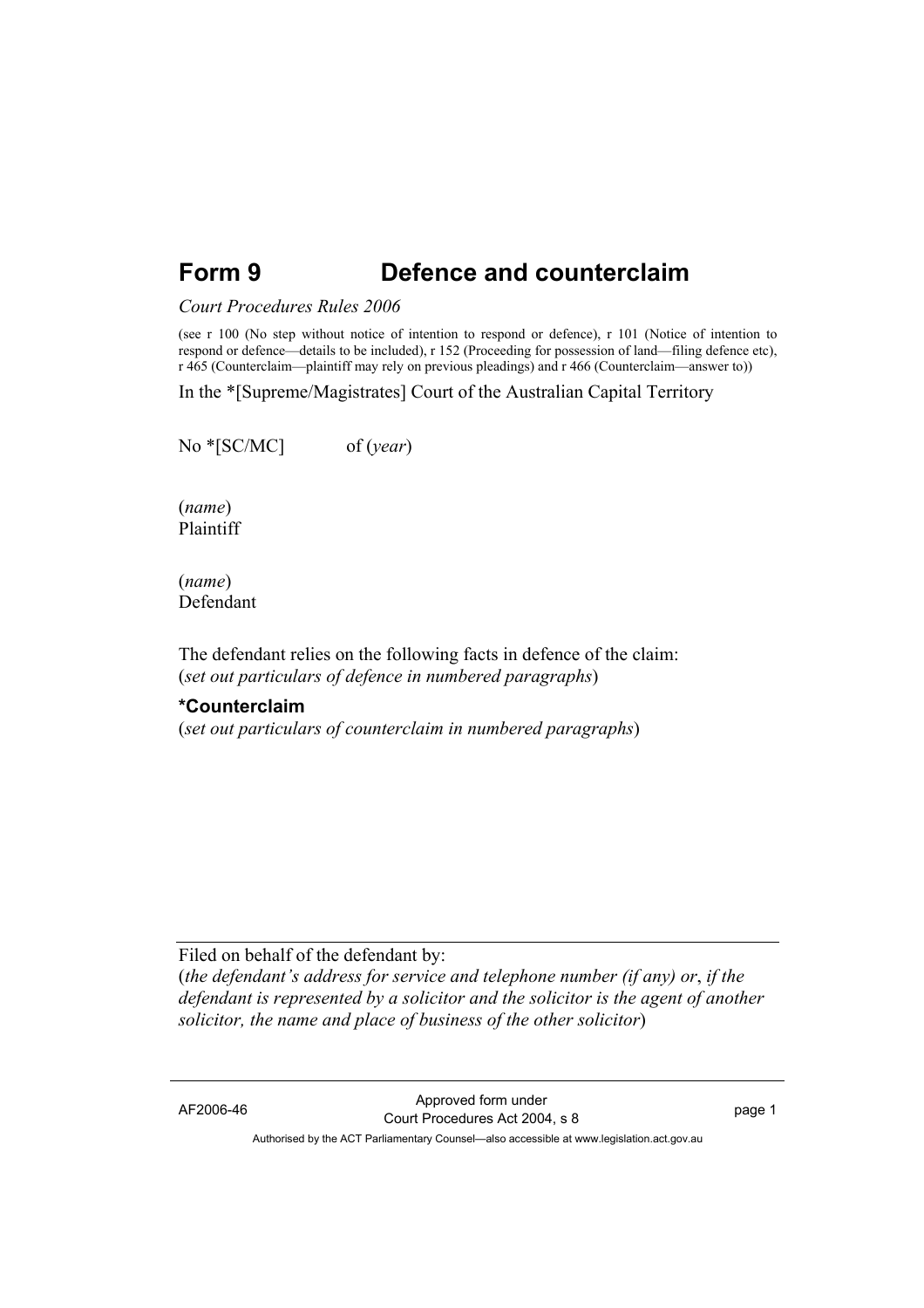## **\*Particulars in an action for possession of land**

(*complete if the defendant chooses not to file a notice of intention to respond*)

On (*date*) (*name of Judge/Master/Registrar*) gave the defendant leave to file this defence.

\*The defendant (*name*) responds to the \*[claim/application] as lessor.

\*The defence is limited to the following part of the land:

(*set out the part of the land to which the defence is limited*)

### **\*Corrected particulars of defendant**

(*complete if the defendant's particulars set out in the originating claim or originating application are incorrect and the defendant chooses not to file a notice of intention to respond*)

The defendant's correct particulars are as follows:

\*(*if the defendant is an individual*)

Full name:

\*[Home/Business] address:

\*(*if the defendant is a corporation*)

Name:

(*if the corporation is a company or a registered body within the meaning of the Corporations Act 2001 (Cwlth)*)

\*[Australian Company Number/Australian Registered Body Number]:

Type of body:

Address of \*[registered office/public officer]:

\*Representative capacity in which defendant is sued:

\*The defendant agrees to the defendant's name being amended accordingly on the \*[originating claim/originating application].

## **\*Particulars of defendant's solicitor**

(*complete if defendant is represented by a solicitor*)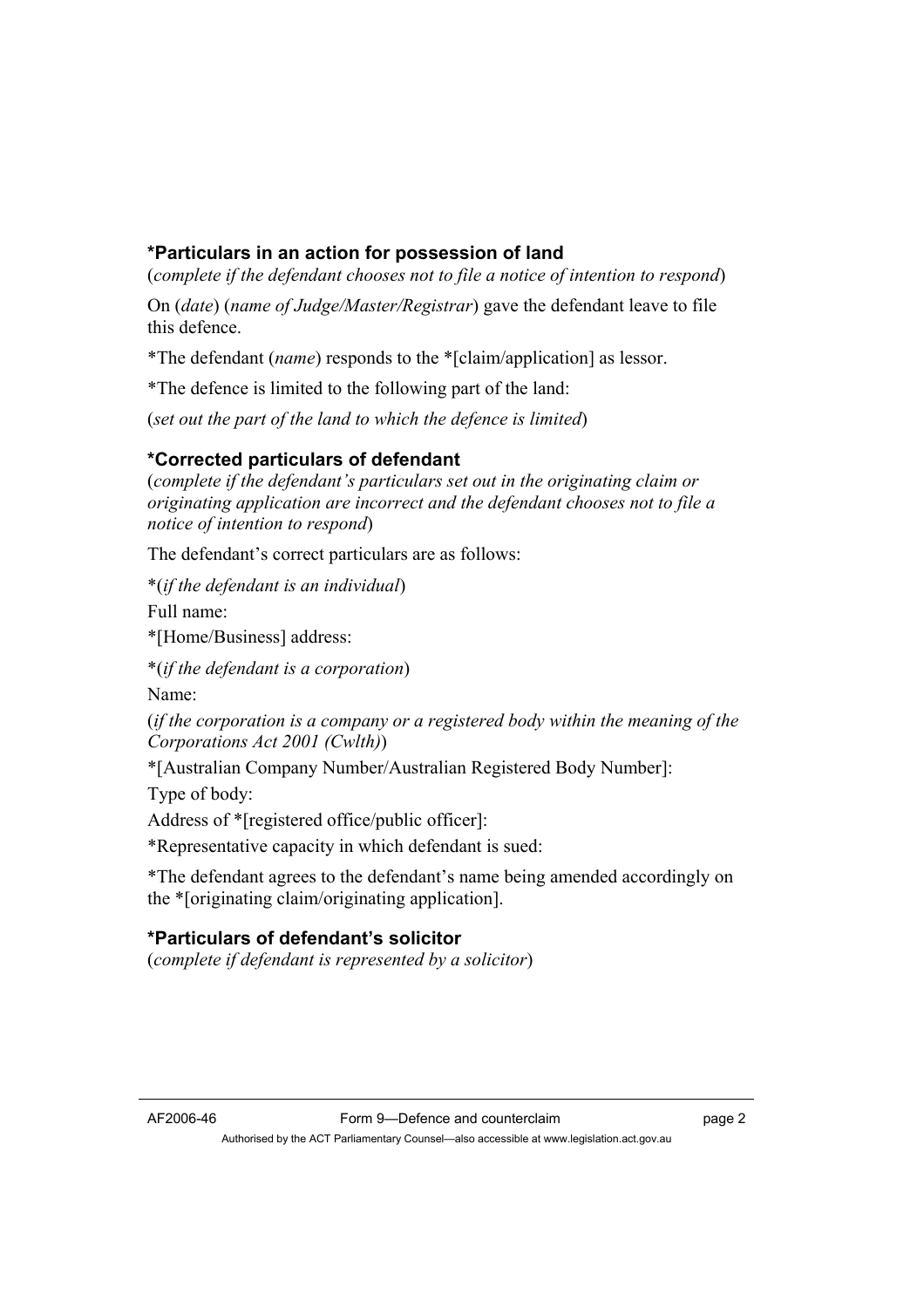Solicitor's full name: (*if the solicitor practises in a firm of solicitors*) \*Solicitor's firm: Solicitor's full business address: Solicitor's telephone no:

\*Name, address and telephone no of solicitor's agent:

### **Defendant's address for service of documents**

(*set out defendant's address for service*) (*if represented by a solicitor the following information may be provided*) \*Document exchange box no: (*if postal address different from address for service*) \*Postal address:  $*Fax$ \*Email address:

Date:

(*signature of defendant or defendant's solicitor*) (*name of defendant or defendant's solicitor*)

### **Notice about reply**

You have 14 days to file and serve a reply to the defence. If you do not do so, you may be prevented from presenting evidence in relation to allegations of fact made in the defence.

#### **\*Notice to defendant to counterclaim**

(*include if defendant to the counterclaim is the plaintiff*) You must file an answer to the counterclaim in the Court within 14 days after the day the counterclaim is served on you (see rule 466 (Counterclaim—answer to). If you do not file an answer to the counterclaim, the facts stated in the counterclaim are taken to have been admitted (see rule 468 (Counterclaim effect of no answer).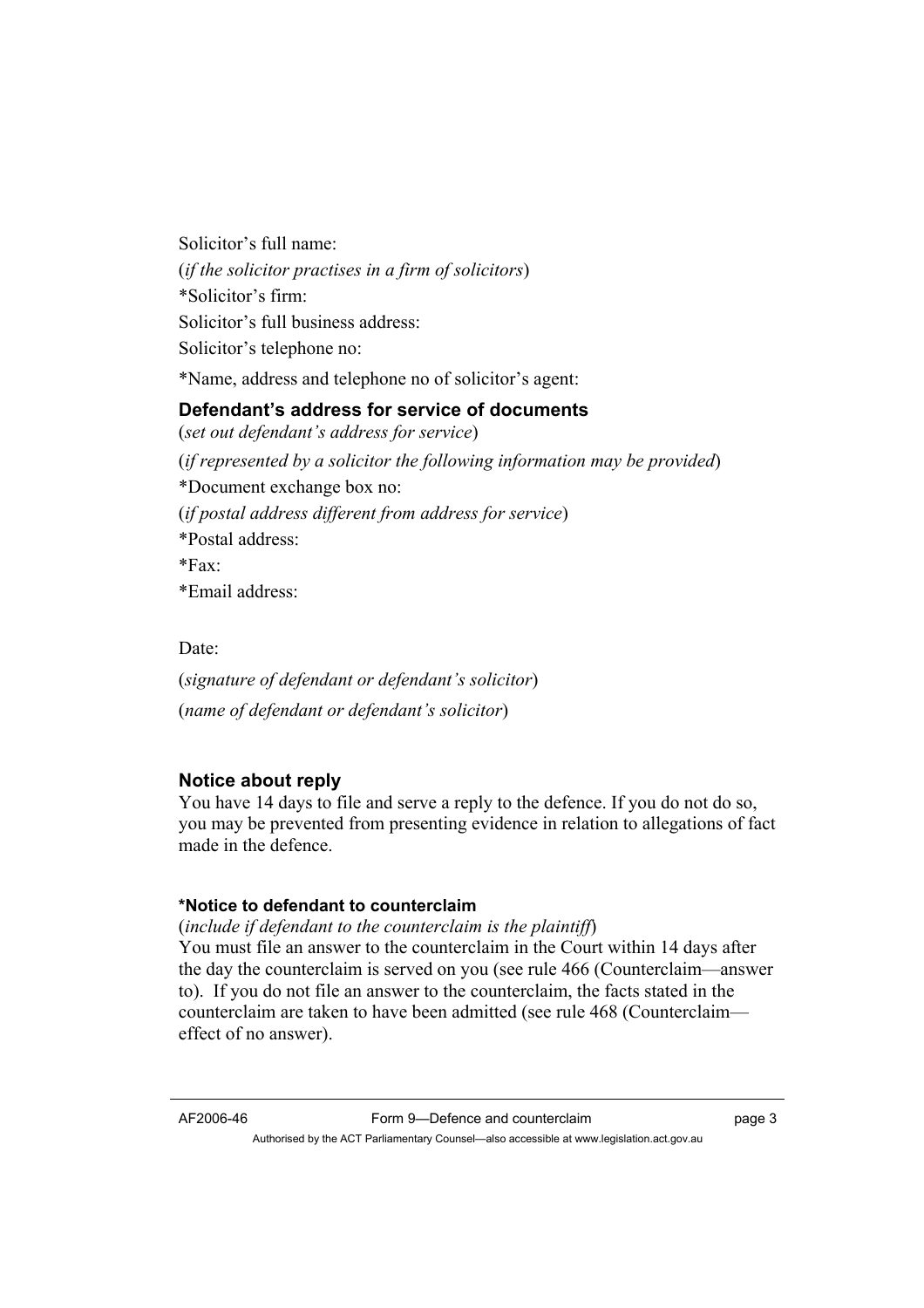If you file a reply to the defence, you must include in the reply any answer to the counterclaim.

### **\*Notice to defendant to counterclaim**

(*include if defendant to the counterclaim is a person other than the plaintiff*)

You must file an answer to the counterclaim, or a notice of intention to respond and an answer to the counterclaim, in the Court within 28 days after the day the counterclaim is served on you (see rule 102 (Notice of intention to respond or defence—filing and service), rule 462 (Counterclaim—against additional party) and rule 466 (Counterclaim—answer to)).

If you do not file an answer to the counterclaim, or a notice of intention to respond and an answer to the counterclaim, within this time—

• the proceeding may be heard in your absence; or

• default judgment may be entered, or an order made, against you.